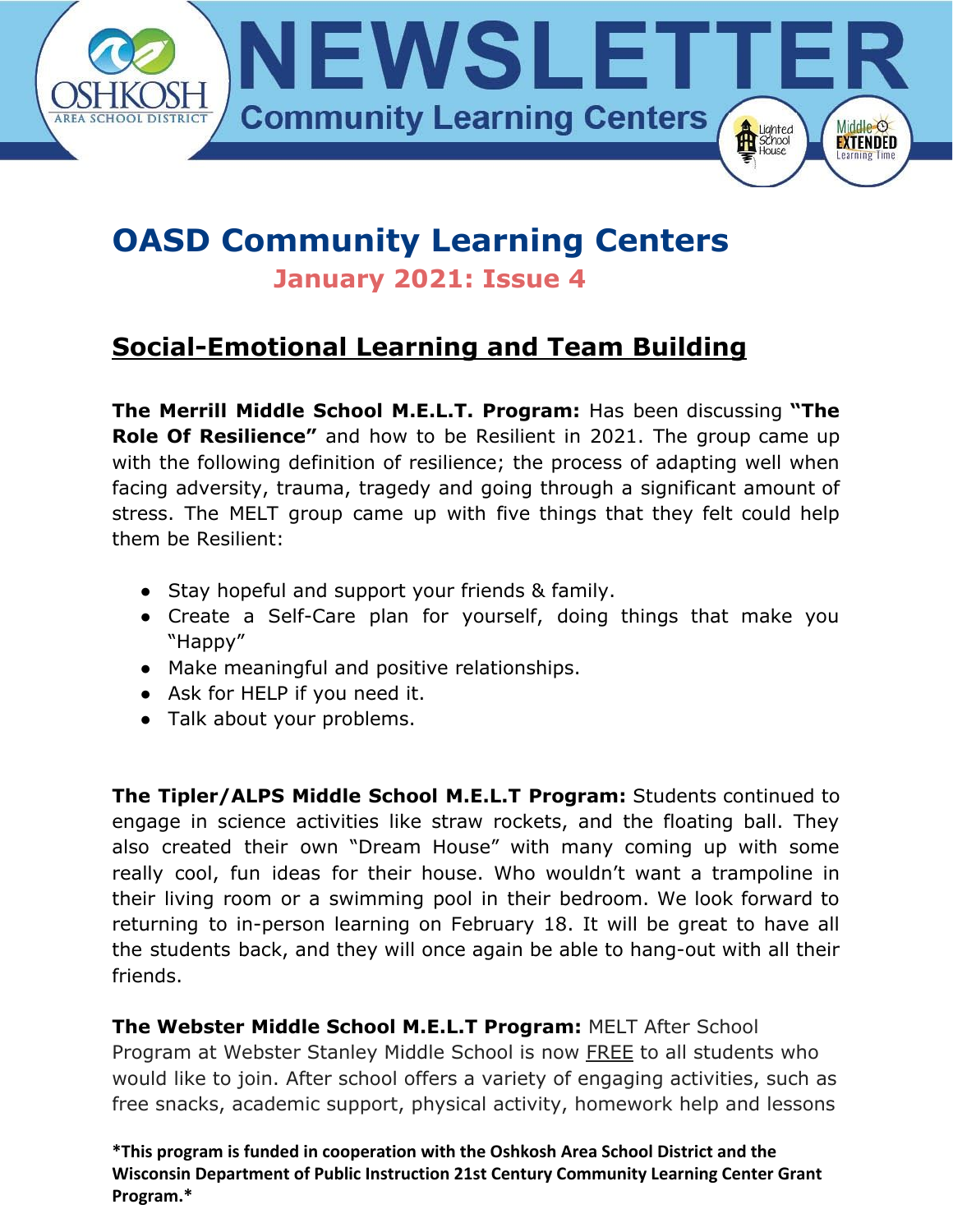#### **OASD Community Learning Centers Newsletter**

throughout program time. If interested, please contact Megan Last at megan.last@oshkosh.k12.wi.us or at 920-410-3971. This past week we collaborated with LSH to make blankets for New **Pawsibilities** 

We are so excited to see everyone back together February 18!

## HAPPY WINTER !!!

**\*This program is funded in cooperation with the Oshkosh Area School District and the Wisconsin Department of Public Instruction 21st Century Community Learning Center Grant Program.\***